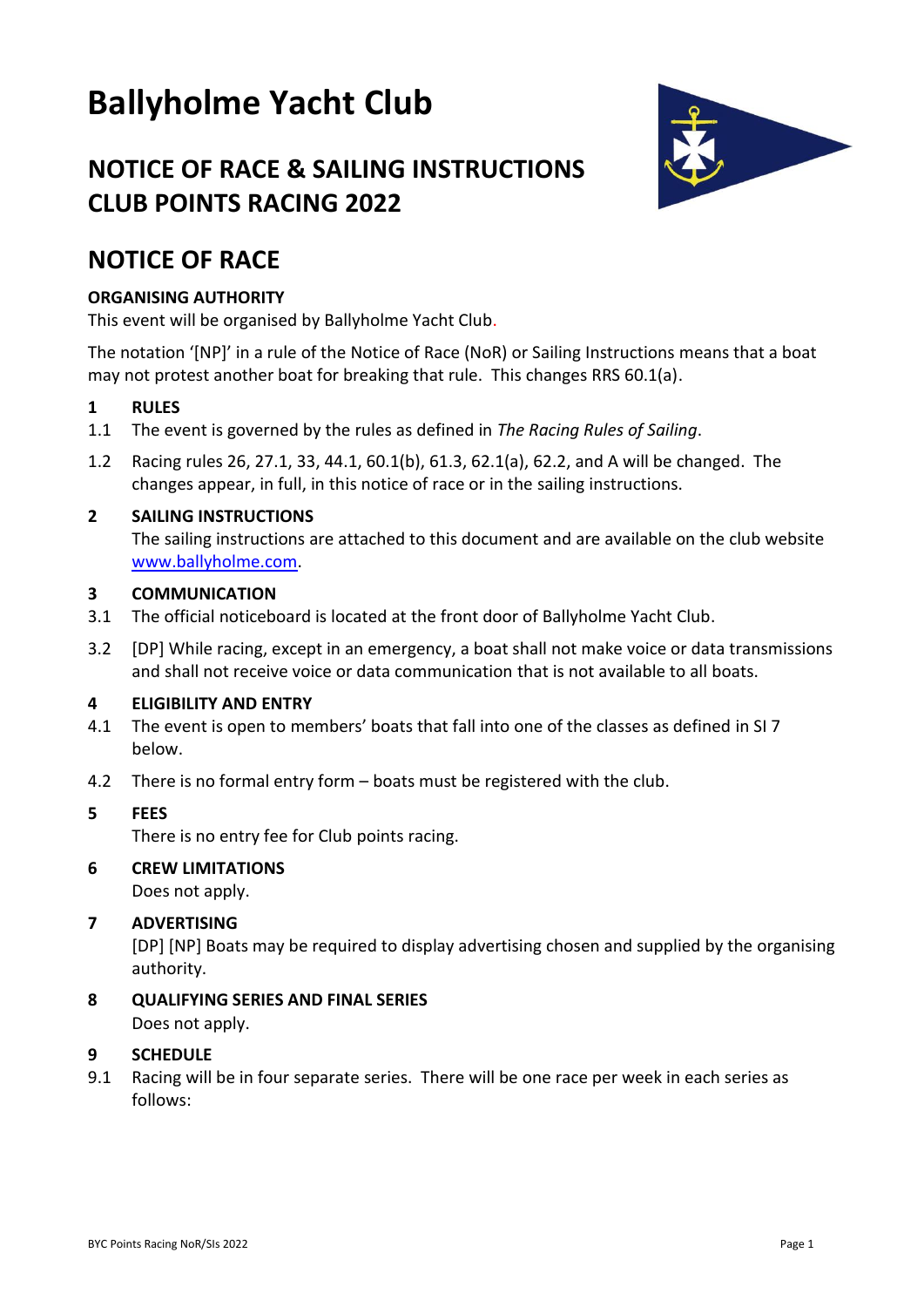| <b>Series</b>                                                     |                      | <b>Start Date Finish Date</b> | Races | <b>Comments</b>                             |
|-------------------------------------------------------------------|----------------------|-------------------------------|-------|---------------------------------------------|
| Tuesday Early Season 26 <sup>th</sup> April 28 <sup>th</sup> June |                      |                               | 10    |                                             |
| Tuesday Late Season 5 <sup>th</sup> July                          |                      | 6 <sup>th</sup> September     | -10   |                                             |
| Sunday Early Season                                               | $1^{\rm st}$ Mav     | 26 <sup>th</sup> June         |       |                                             |
| Sunday Late Season                                                | 3 <sup>rd</sup> July | 4 <sup>th</sup> September     | - 9   | No Racing 21 <sup>st</sup> Aug RS Nationals |

9.2 The scheduled time of the first warning signal of the first race on Tuesdays is 1900. The scheduled time of the first warning signal of the first race on Sundays is 1430.

## **10 EQUIPMENT INSPECTION**

Boats may be inspected at any time.

### **11 CLOTHING AND EQUIPMENT**

- 11.1 For dinghy and multihull classes, RRS 40.1 shall apply at all times while afloat.
- 11.2 All dinghies and multihulls shall have a painter of at least 5 metres of suitable line which is separate from any other lines or sheets affixed to the boat.
- 11.3 For Quarter Ton and NHC Keelboats, anchors shall not be stowed projecting forward from the bow.
- 11.4 Quarter Ton and NHC Keelboats shall comply with World Sailing Special Regulations Appendix B for inshore racing.
- 11.5 Boats may sail with a sail number different from their allotted number, provided that notice of this intention is given to the Class Captain for each individual race of a series before going afloat. Failure to comply with this will result in the boat being scored DNC without a hearing. This changes RRS 63.1 and A5

#### **12 VENUE**

The Sailing Area will be in Ballyholme Bay and just outside for Cruiser Racers.

#### **13 COURSES**

The courses to be sailed will be around fixed marks.

#### **14 PENALTY SYSTEM**

- 14.1 RRS 44.1 is changed so that the Two-Turns Penalty is replaced by the One-Turn Penalty for the Multihull class only.
- 14.2 The Post Race Penalty and Appendix T Arbitration Procedures shall apply. Decisions from Arbitration can be referred to the protest committee but an arbitration cannot be reopened or appealed.

#### **15 SCORING**

- 15.1 Class captains are responsible for production of results for their class and to maintain series results.
- 15.2 Two races are required to be completed to constitute a series.
- 15.3 RRS A5.3 will apply.
- 15.4 (a) When fewer than four races in each series have been completed, a boat's series score will be the total of her race scores.

(b) When from four to seven races have been completed, a boat's series score will be the total of her race scores excluding her worst score.

(c) When eight or more races have been completed, a boat's series score will be the total of her race scores excluding her worst three scores.

#### This changes RRS A2.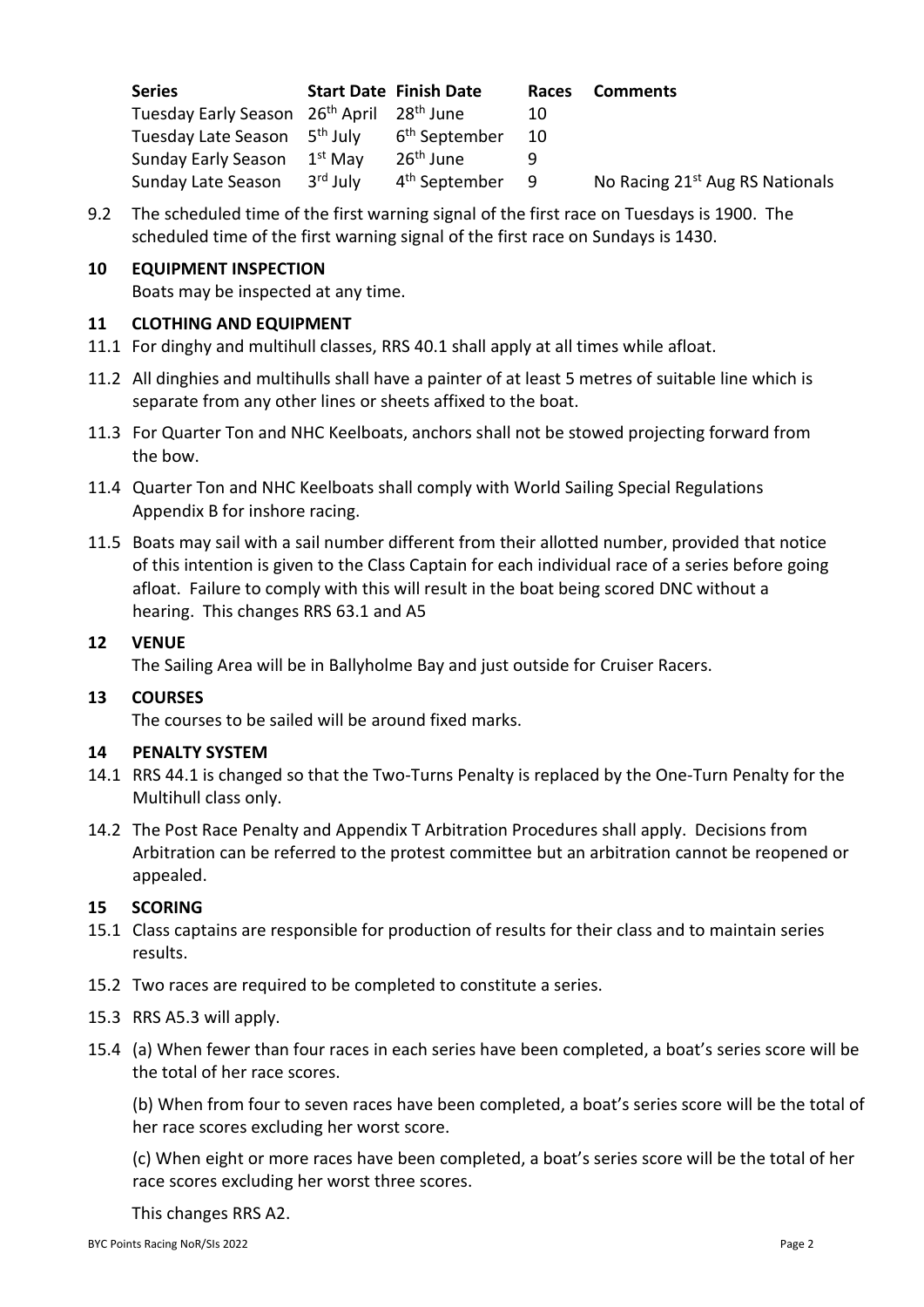- 15.4 In slow and fast dinghy handicap class, elapsed time will be calculated by applying an appropriate conversion factor based on the RYA Portsmouth Yardstick. In exception to this the Toppers and Topper 4.2s will be considered to be one design classes.
- 15.6 In multihull handicap class, elapsed time will be calculated by applying an appropriate conversion factor based on the SCHRS.
- 15.7 In Quarter Ton and NHC Keelboat handicap classes, elapsed time will be calculated by applying an appropriate conversion factor based on the RYA NHC.
- 15.8 All other classes will be considered to be 'One Design'.
- 15.9 Boats unable to race because their crew were on battery or rescue duty shall be awarded average points as per RRS A9(a)
- 15.10A boat may be disqualified from a race, without a hearing, if any Club Member on board has failed to fulfil their Battery or Rescue duty without providing reasonable excuse or if their subscription or dinghy park fees are in arrears. This changes RRS 63.1 and A5.

## **16 [DP] [NP] SUPPORT PERSON VESSELS**

- 16.1 Support teams, including all support persons and support person vessels shall stay 150m outside areas where boats are racing from the time of the preparatory signal for the first start until all boats have finished or retired or the race committee signals a postponement, general recall or abandonment.
- 16.2 When afloat all support persons on that vessel, shall wear a personal flotation device and when the engine of a support vessel is running, the support vessel driver shall use a kill cord.
- **17 CHARTERED OR LOANED BOATS** Does not apply.
- **18 BERTHING**

[DP] Boats shall be kept in their assigned places in the dinghy park.

- **19 HAUL-OUT RESTRICTIONS** Does not apply.
- **20 DIVING EQUIPMENT AND PLASTIC POOLS** Does not apply.

#### **21 DATA PROTECTION**

The Club Data Processing Policy is available on the club website.

#### **22 RISK STATEMENT**

22.1 RRS 3 of the Racing Rules of Sailing states: "The responsibility for a boat's decision to participate in a race or to continue to race is hers alone".

Sailing by its nature is an unpredictable sport and therefore inherently involves an element of risk. By taking part in the event, each competitor agrees and acknowledges that:

- (a) They are aware of the inherent element of risk involved in the sport and accept responsibility for the exposure of themselves, their crew and their boat to such inherent risk whilst taking part in the event;
- (b) They are responsible for the safety of themselves, their crew, their boat and their other property whether afloat or ashore;
- (c) They accept responsibility for any injury, damage or loss to the extent caused by their own actions or omissions;
- (d) Their boat is in good order, equipped to sail in the event and they are fit to participate;
- (e) The provision of a race management team, patrol boats and other officials and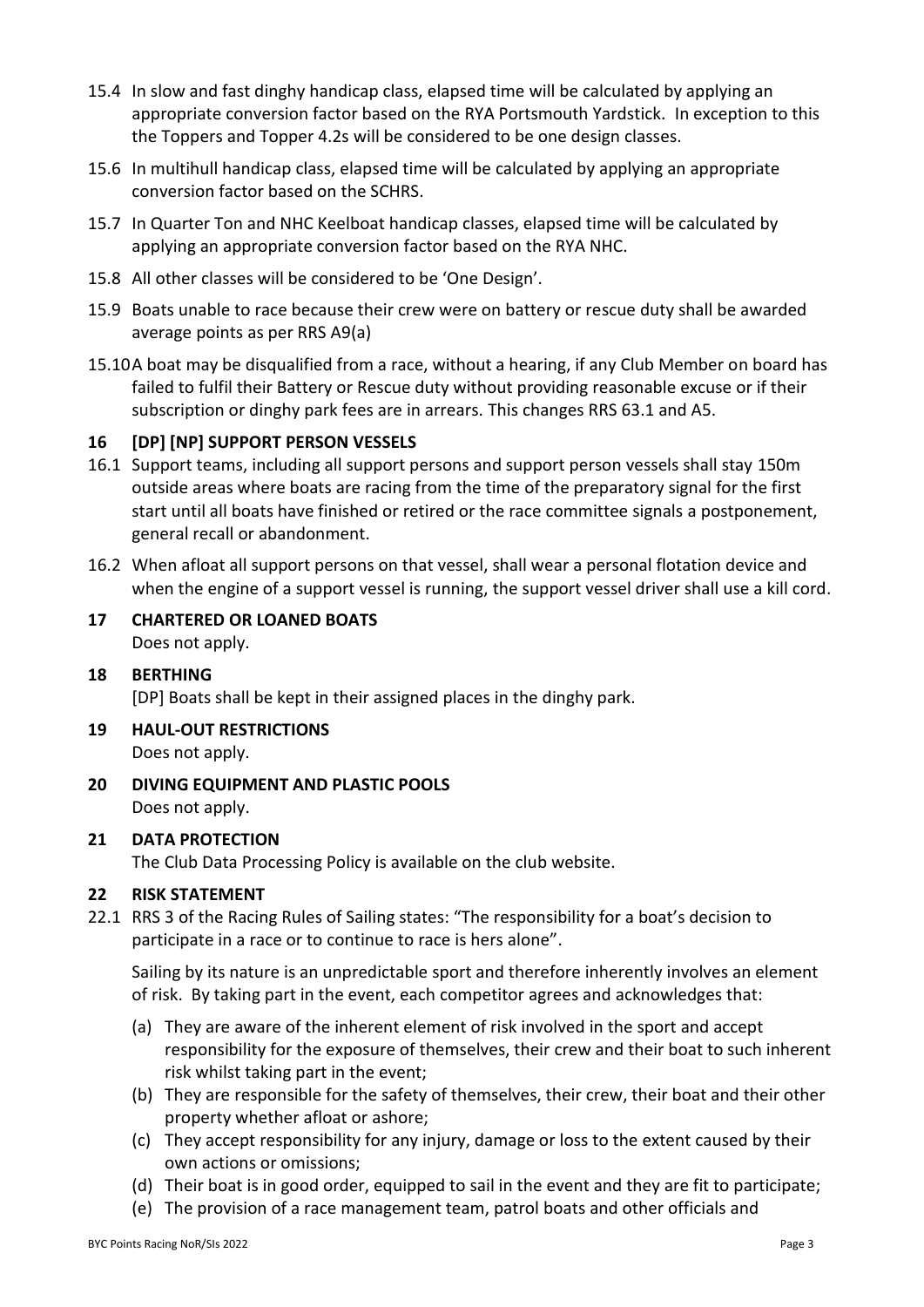volunteers by the event organiser does not relieve them of their own responsibilities;

- (f) The provision of patrol boat cover is limited to such assistance, particularly in extreme weather conditions as can be practically provided in the circumstances;
- (g) It is their responsibility to familiarise themselves with any risks specific to this venue or this event drawn to their attention in any rules or information produced for the venue or event and to attend any safety briefing held for the event.

## 22.2 [NP] [DP] COVID Statement

By taking part in any of the events covered by this notice of race, each competitor agrees and acknowledges that they are responsible for complying with any regulations in force from time to time in respect of COVID-19 and for complying with the venue/OA/sailing club COVID-19 procedures. Competitors and support persons shall comply with any reasonable request from an event official. Failure to comply may be misconduct. Reasonable actions by event officials to implement COVID-19 guidance, protocols, or legislation, even if they later prove to be unnecessary, are not improper actions or omissions.

## **23 INSURANCE**

Each participating boat shall be insured with valid third-party liability insurance with a minimum cover of £3,000,000 Pounds Sterling per incident or the equivalent.

#### **24 PRIZES**

Each Fleet will have their own separate series and prizes will be awarded for each series at the discretion of the race committee.

#### **25 FURTHER INFORMATION**

For further information please contact *[clubmanager@ballyholme.com.](mailto:clubmanager@ballyholme.com)* 

#### **END OF NOTICE OF RACE**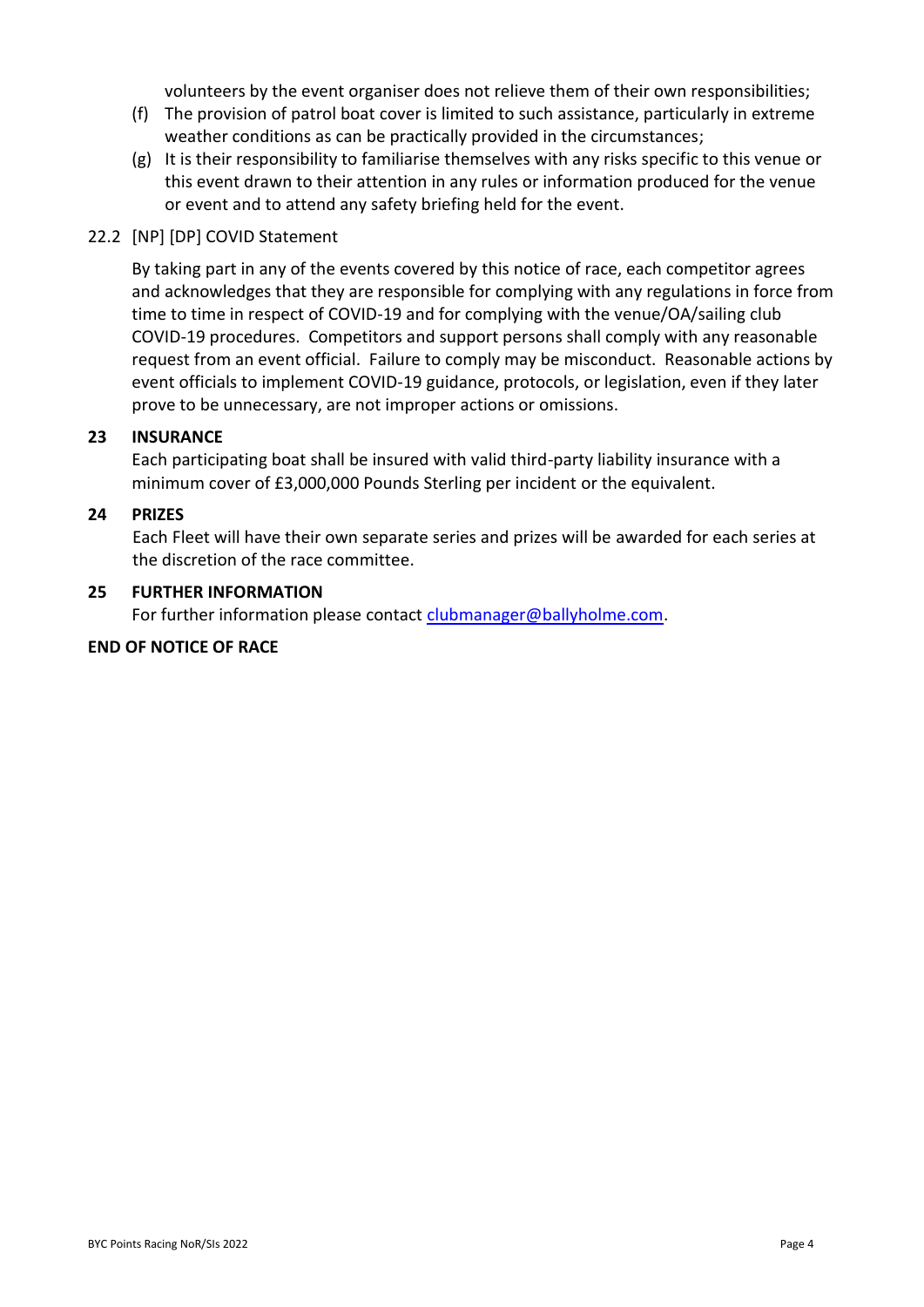## **SAILING INSTRUCTIONS**

## **1 RULES**

See NoR 1

## **2 CHANGES TO SAILING INSTRUCTIONS**

Any change to the sailing instructions will be posted at least 1 hour before the first warning signal on that day, except that any change to the schedule of races will be posted by 2000 on the day before it will take effect.

## **3 COMMUNICATIONS WITH COMPETITORS**

Notices to competitors will be posted on the official notice board on the front door of Ballyholme Yacht Club.

## **4 CODE OF CONDUCT**

[DP] Competitors and support persons shall comply with reasonable requests from race officials.

## **5 SIGNALS MADE ASHORE**

Signals made ashore will be displayed at the battery in the North Park or in the case of cancellation before starting time at the main flagpole.

## **6 SCHEDULE OF RACES**

See NoR 9

## **7 CLASS FLAGS**

Start Times, Class flags and Course designations

| <b>Class</b>                          |                               | <b>Class</b><br><b>Flag</b> | <b>Start Time</b><br><b>Tuesdays</b> | <b>Start Time</b><br><b>Sundays</b> | Course | <b>Start on</b><br><b>Flag</b> |
|---------------------------------------|-------------------------------|-----------------------------|--------------------------------------|-------------------------------------|--------|--------------------------------|
|                                       | Topper                        | T                           |                                      |                                     | Topper | T                              |
| Slow Dinghy<br>PN 21140               | Topper 4.2                    | Q                           |                                      | 1436                                |        |                                |
|                                       | ILCA 4/Laser<br>4.7           | J                           | 1906                                 |                                     |        |                                |
|                                       | RS Feva and<br>other dinghies | G                           |                                      |                                     |        |                                |
| Fast Dinghy PN<1140                   |                               | $\vee$                      | 1909                                 | 1439                                | Short  | $\vee$                         |
| Multihull                             |                               | F                           | 1912                                 | Medium<br>1442                      |        | F                              |
| ILCA 7/Laser & ILCA<br>6/Laser Radial |                               | $\mathsf{R}$                | 1915                                 | 1445                                | Short  | $\mathsf{R}$                   |
| <b>Quarter Ton</b>                    |                               | К                           |                                      | No Racing                           | Long   |                                |
| <b>NHC Keelboats</b>                  |                               | H                           | 1918                                 |                                     |        | K                              |
| Waverley & Bay                        |                               | E                           |                                      | 1448                                | Medium |                                |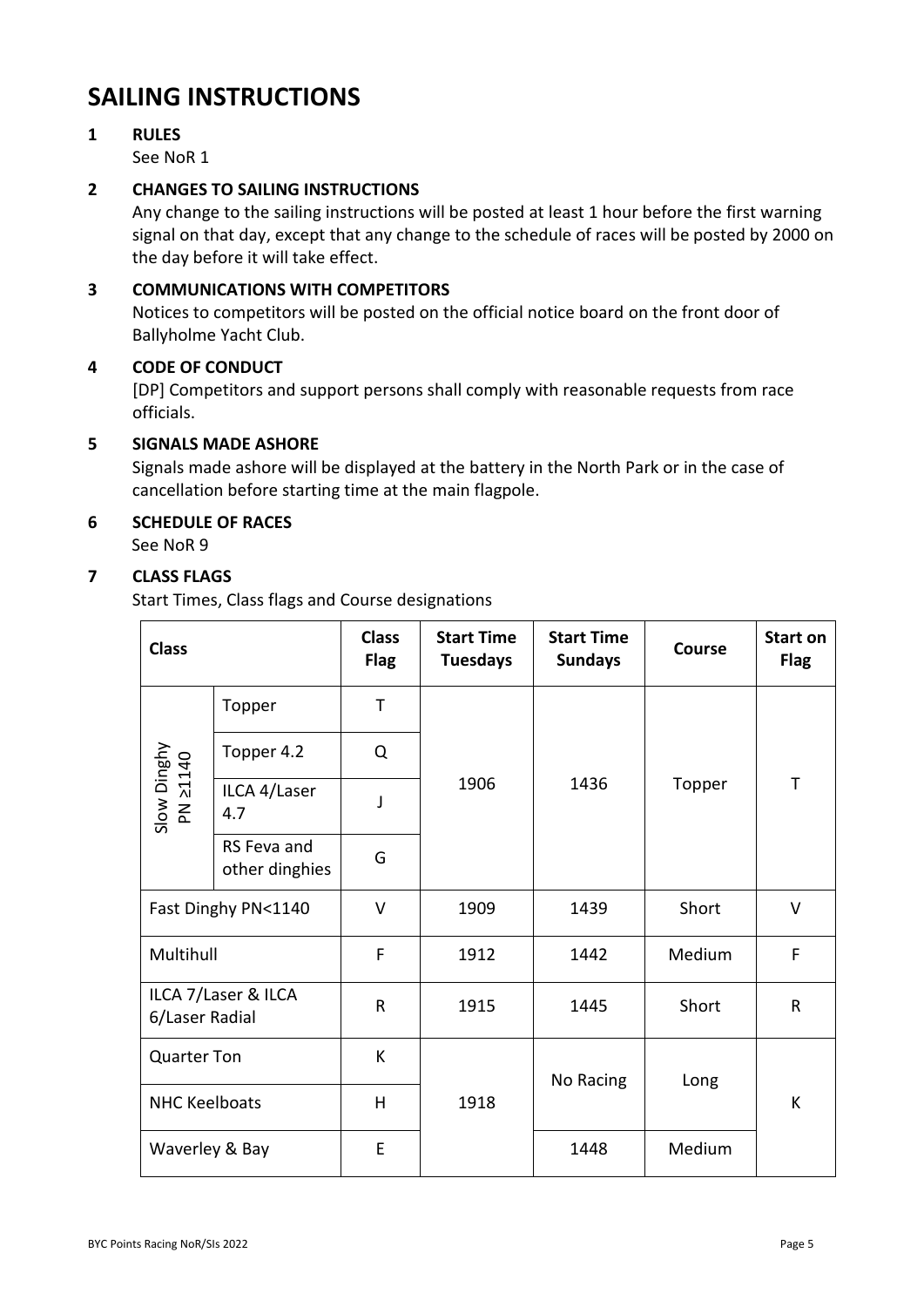## **8 RACING AREA**

See NoR 12.

## **9 COURSES**

- 9.1 Each class will sail the course as indicated in the diagrams attached.
- 9.2 The course to be sailed will be indicated by a board on the north side of the Battery. The upper board indicates courses to be sailed by classes using the long course and the lower board indicates courses to be sailed by all other classes.
- 9.3 In amendment of RRS 27.1 and RRS 33 the course to be sailed may be displayed shortly after the preparatory signal or, when a subsequent round is to be sailed, as the leading boats in a class approach the Finishing Line at the end of the preceding round.
- 9.4 Instead of Marks 11, 7 and 8, all Slow Dinghy Handicap class boats will use the smaller red marks placed to the south of marks 11 and 7 and to the west of mark 8.
- 9.5 If the letter T is displayed beside the number in SI 9.2, other classes will use the smaller red marks placed to the south of marks 11 and 7 and to the west of mark 8.

## **10 MARKS**

Marks 7, 8, 11 and F are black inflatables. Mark 10 is a red inflatable. Mark TM is a green inflatable.

## **11 OBSTRUCTIONS**

After starting correctly, the finish line between the orange pole at the battery in the North dinghy park and the black mark F shall rank as an obstruction except when finishing or completing a round. Boats contravening this SI will be scored DSQ without a hearing. This changes RRS 63.1, A4 and A5.

#### **12 THE START**

- 12.1 The starting line will be between an orange mast on the Battery in the north dinghy park and the course side of a black mark F.
- 12.2 RRS 26 shall not apply. Start times and signals will be made at three-minute intervals.
- 12.3 After the first start the display of the class flag will be the preparatory signal for that fleet and the warning signal for the next fleet.
- 12.4 A boat that does not start within 6 minutes after her starting signal will be scored Did Not Start without a hearing. This changes RRS A4 and A5.
- 12.5 In the event of a general recall for a fleet, that fleet will take as its preparatory signal the starting signal of the last fleet scheduled to race or the starting signal of the immediately preceding fleet subject to general recall if more than one fleet has been recalled. This changes RRS 29.2.
- 12.6 A boat whose preparatory signal has not been made shall avoid the starting area.
- **13 CHANGE OF THE NEXT LEG OF THE COURSE** Does not apply

#### **14 THE FINISH**

The finishing line will be between an orange mast on the battery in the north park and the course side of black mark F.

## **15 PENALTY SYSTEM**

See NoR 14.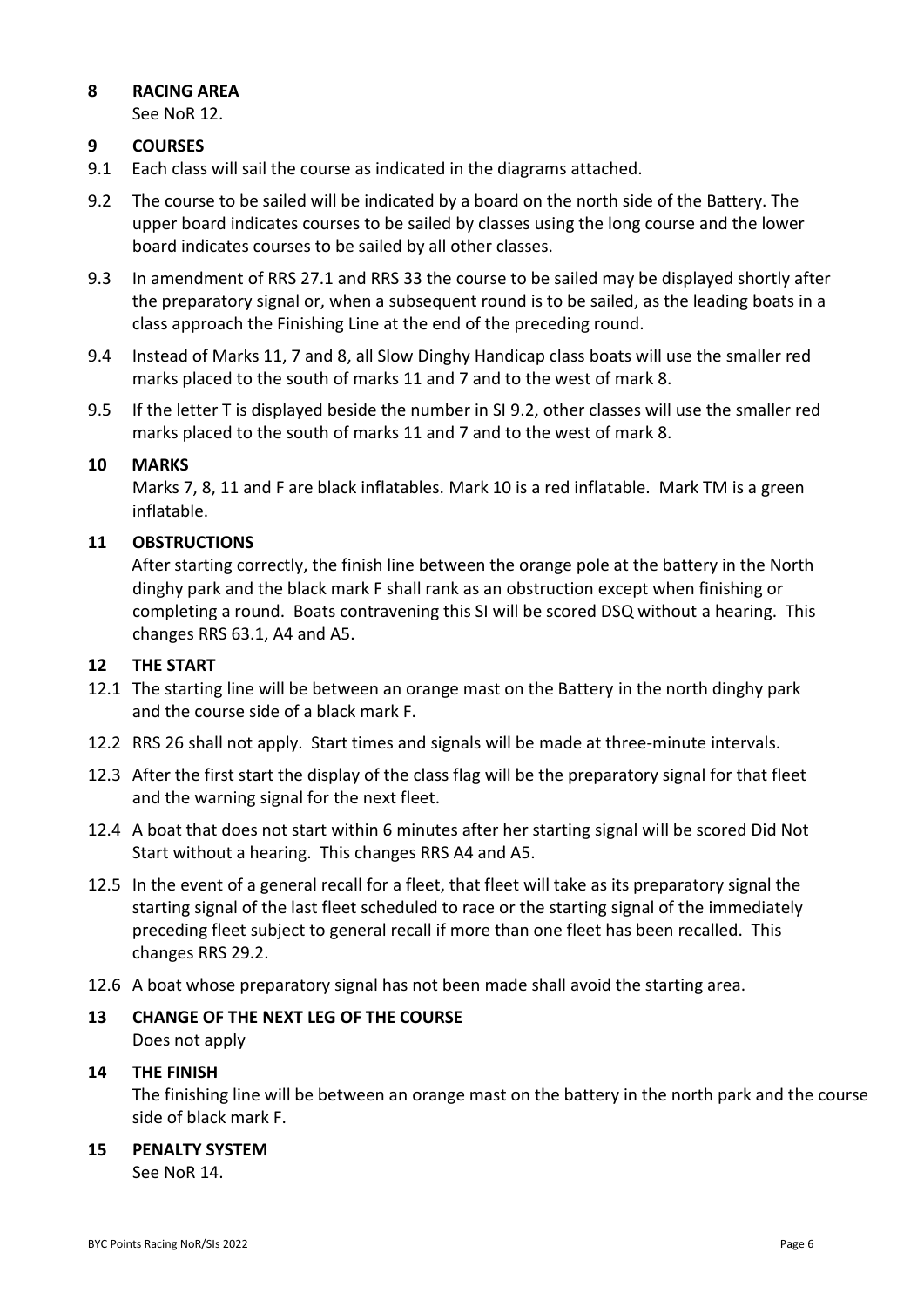## **16 TIME LIMITS**

- 16.1 There is no time limit for races in this series.
- 16.2 In addition to RRS 32, the race committee may also award a finishing score to a boat that is still racing by displaying to her from a committee vessel (which may be in motion) flag W with one sound signal. A boat so notified is no longer required to sail the course, shall stop racing and shall return to the starting area, or return ashore if there is no more racing. A finishing score under this sailing instruction will be the score she would have received had she sailed the course and finished within any time limit, without gaining or losing any place. However, when two or more boats that are overlapped are notified, they will be scored as if they were tied. The decision by the race committee to use this procedure or not to use it shall not be grounds for requesting redress. This changes rules 60.1(b) and 62.1(a).

#### **17 HEARING REQUESTS**

- 17.1 The protest time limit is 90 minutes after the last boat has finished the last race of the day or the race committee signals no more racing today, whichever is the later. This changes RRS 61.3 and 62.2.
- 17.2 Protest forms shall include the email address and contact telephone number of the protestor and, when possible, the protestee.
- 17.3 Hearing Request forms are available at the club office or battery.
- 17.4 Notices will be posted within 48 hours of protest time limit to inform competitors of hearings in which they are parties or named as witnesses.

## **18 SCORING**

As per NoR 15

#### **19 SAFETY REGULATIONS**

[DP] [NP] A boat that retires from a race shall notify the race committee as soon as possible.

## **20 REPLACEMENT OF CREW OR EQUIPMENT**

- 20.1 [DP] [NP] Substitution of competitors is not allowed without prior approval of the race committee.
- 20.2 [DP] [NP] Substitution of damaged or lost equipment is not allowed unless authorised by the race committee. Requests for substitution shall be made at the first reasonable opportunity.

#### **21 EQUIPMENT AND MEASUREMENT CHECKS**

[NP] A boat or equipment may be inspected at any time for compliance with the class rules, notice of race and sailing instructions.

## **22 SUPPLIED BOATS**

Does not apply.

#### **23 OFFICIAL VESSELS**

Ballyholme Yacht Club patrol vessels are RIBs normally orange or black in colour.

#### **24 [DP] [NP] SUPPORT TEAMS** As per NoR 16

## **25 TRASH DISPOSAL**

Trash may be placed aboard official or support person vessels.

## **26 BERTHING**

[DP] [NP] Boats shall be kept in their assigned places in the dinghy park.

#### **27 HAUL-OUT RESTRICTIONS**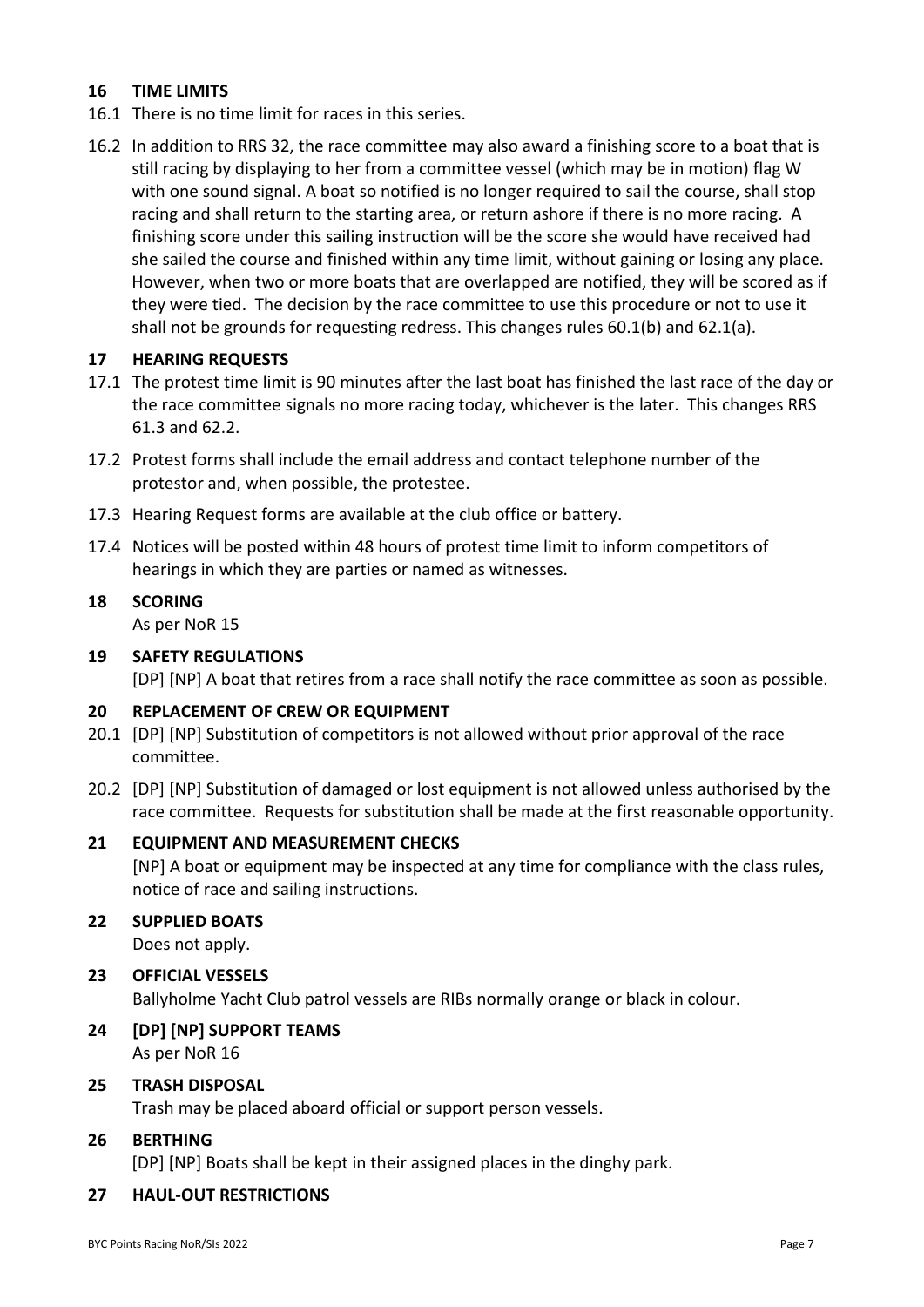Does not apply.

- **28 DIVING EQUIPMENT AND PLASTIC POOLS** Does not apply.
- **29 PRIZES** As per NoR 24
- **24 RISK STATEMENT** As per NoR 22.
- **25 INSURANCE** As per NoR 23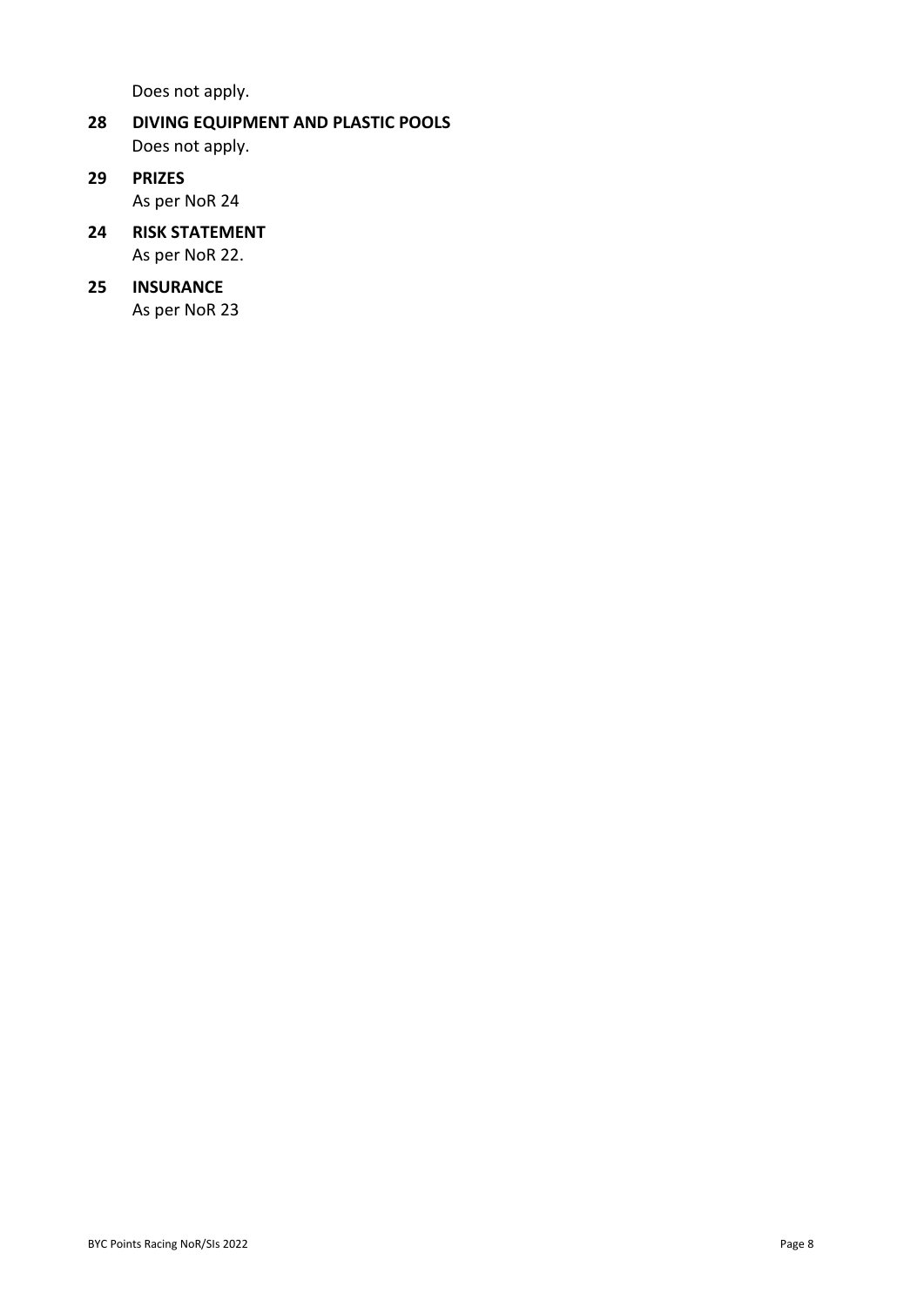Short Courses - Lower board White lettering on Blue background Medium Courses have the same configuration as the short courses but marks 11 and 7 are replaced by red marks 9 and 6 Slow handicap class will use small red marks - See SI 9.4

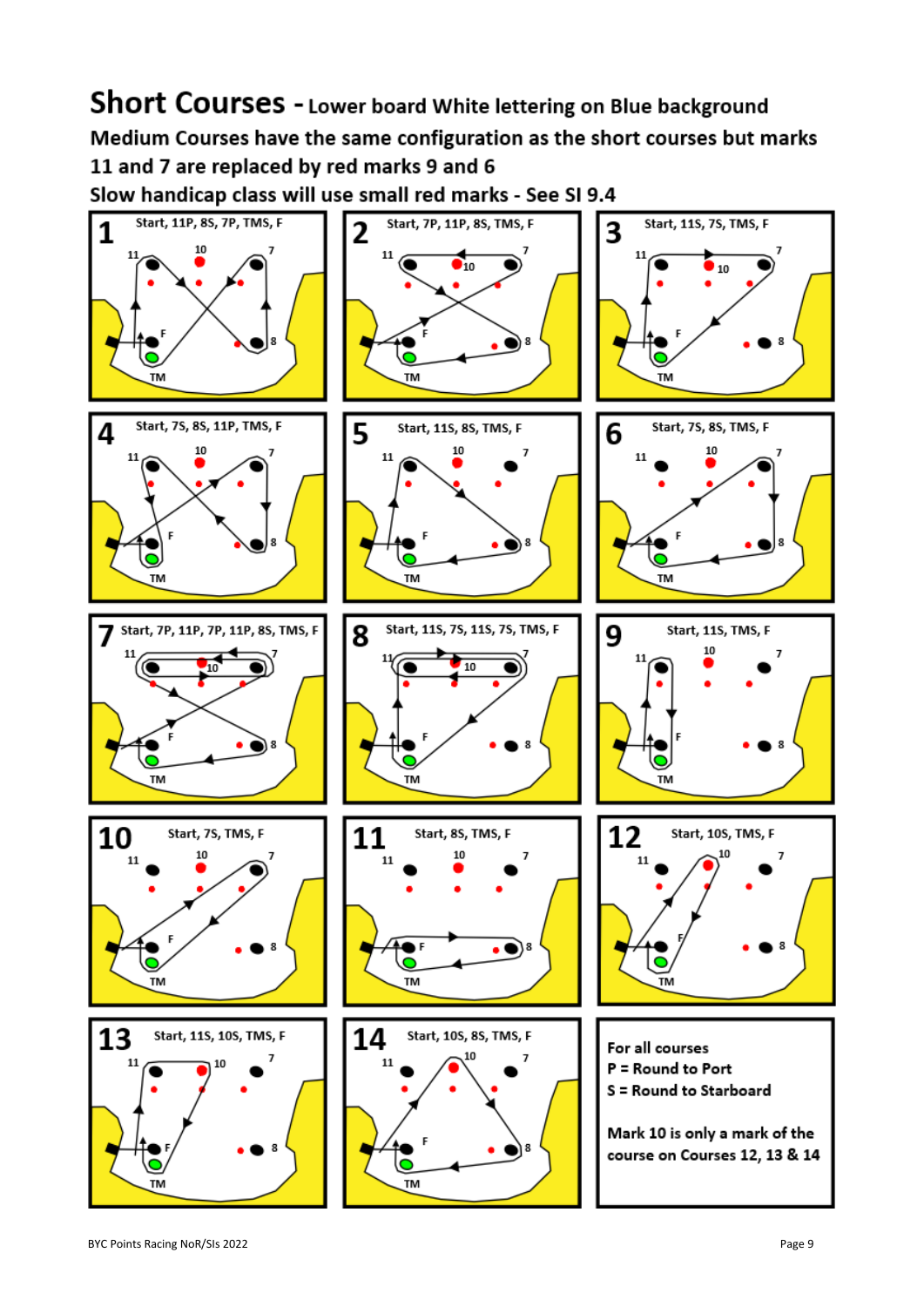S = Round to Starboard Long Courses - Upper board - Red lettering on White background



5P, 1P, 10S, TMS, F



3S, 5S, 10S, TMS, F



1S, 5S, 10S, TMS, F



5P, 2P, 10S, TMS, F





2S, 6S, 10S, TMS, F



FS, 6S, 10S, TMS, F



FS, 5S, 10S, TMS, F